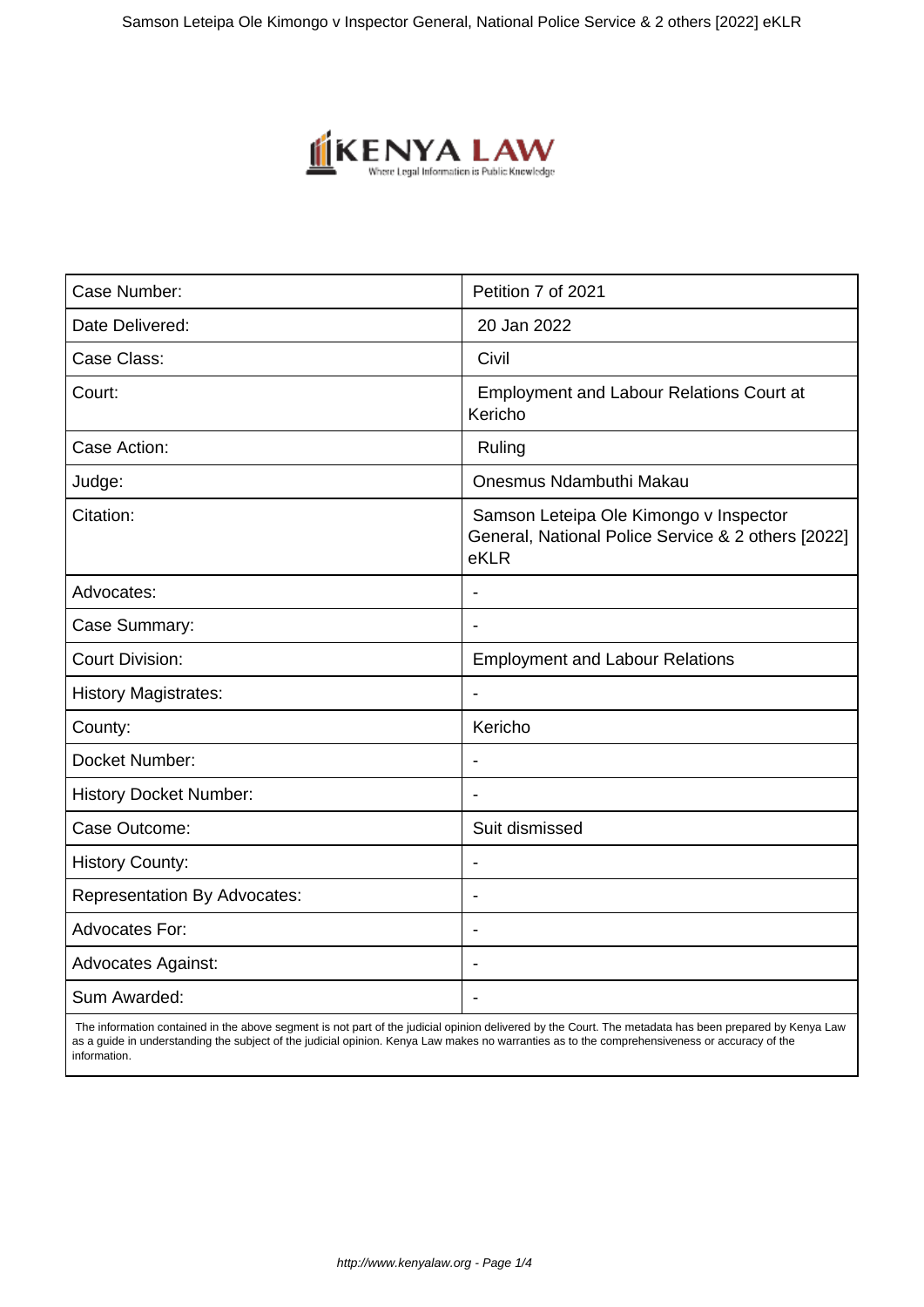# **REPUBLIC OF KENYA**

## **EMPLOYMENT AND LABOUR RELATIONS COURT AT KERICHO**

## **PETITION NO 7 OF 2021**

## **IN THE MATTER OF THE ALLEGED CONTRAVENTION RIGHTS AND FUNDAMENTAL FREEDOMS UNDER ARTICLE19, 20, 25, 27, 28, 41, 47, AND 50 OF THE CONSTITUTION**

## **BETWEEN**

**SAMSON LETEIPA OLE KIMONGO.............................................................PETITIONER/APPLICANT**

## - **VERSUS -**

**THE INSPECTOR GENERAL, NATIONAL POLICE SERVICE..................1ST RESPONDENT**

**THE NATIONAL POLICE SERVICE COMMISSION.............................................2NDRESPONDENT**

**THE ATTORNEY GENERAL.........................................................................................................3RD RESPONDENT**

## **RULING**

1. This ruling relates tothe  $2<sup>nd</sup>$  respondent's Preliminary Objection dated 2.11.2021 which objects to the Petition on the following grounds:-

(a) The petition is scandalous, frivolous and vexatious.

(b) The petition herein offends section 4(1) (a) of the Limitation of Actions Act Cap 22.

(c) The petition herein goes against the principles of section 12 (3) (vii) of the Employment and Labour Relations Court Act.

(d) The petition is therefore incompetent and should be dismissed.

(e) The petition herein is an abuse of the court process, lacks merit and is ill advised.

2. On 3.11.2021, the parties agreed to dispose of the objection by written Submissions.

#### **Objector's case**

3. The gist of the objection is that the petition herein is incompetent because it is time barred. According to the  $2<sup>nd</sup>$  respondent, the petition involves an employment dispute disguised as a constitutional violation issue in order to circumvent the Limitation of Actions Act. It is submitted that by dint of Section 3(2) of the Employment Act, the Act does not apply to officers in the Police Service and therefore the Limitation of Actions Act applies to this case.

4. It observed that the petition was filed after the lapse of 19 years from the date when the cause of action arose, and 13 years after the lapse of the 6 years limitation period provided for suits founded on contract. It is therefore submitted that the suit herein being brought out of time is time barred and consequently, incompetent.

5. For emphasis, the 2nd respondent cited several precedents including **Benjamin WachiraNdiithi v Public Service Commission & another [2014] eKLR, Johnstone OgechiMose v National Police Service Commission [2017] e KLR** and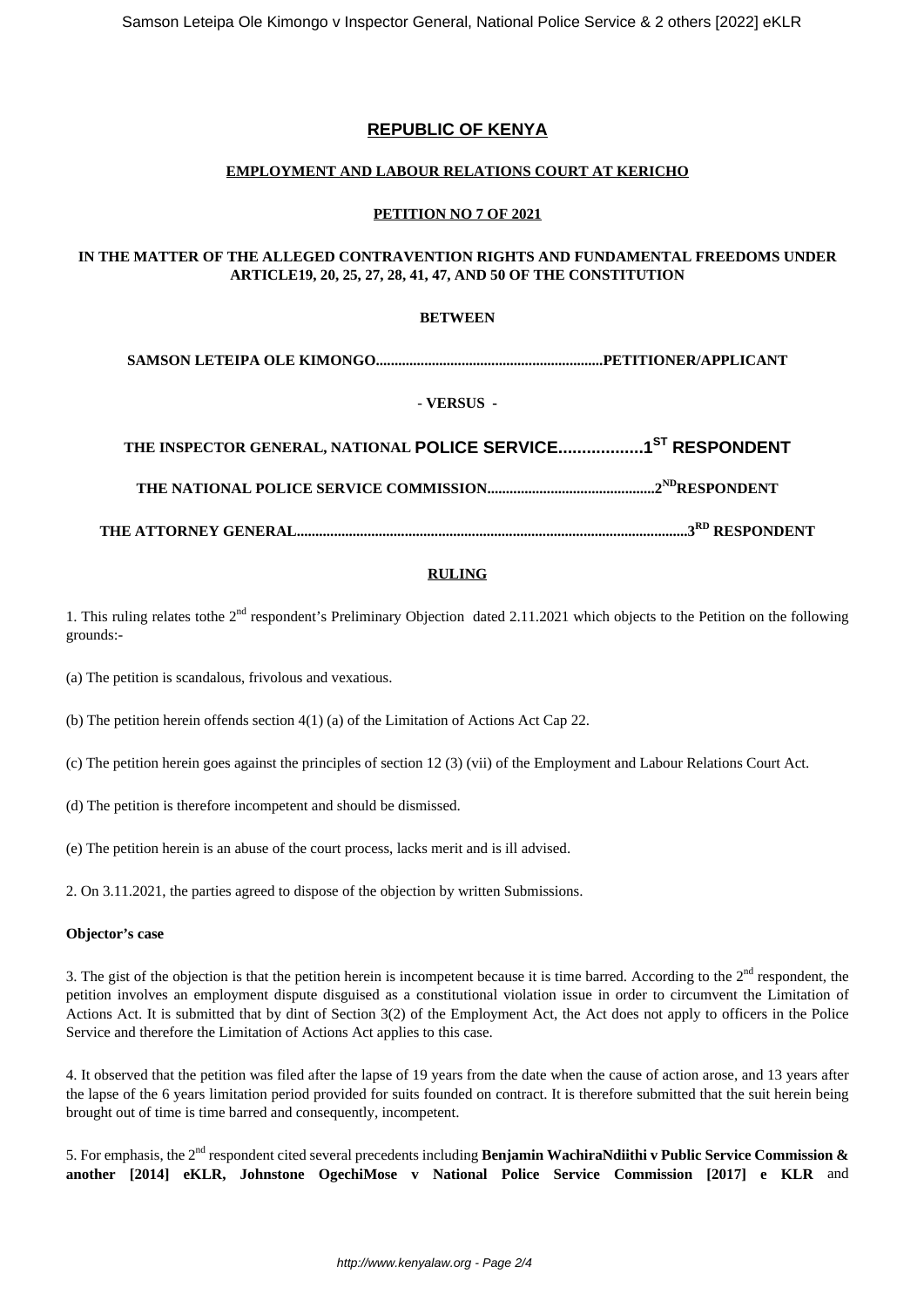**DaniealKagoGachanja v Inspector General & 2 others [2020] e KLR** where the courts upheld objections similar to the instant one on ground that the petitions involved employment dispute and were filed out of time contrary to section 4 of the Limitation of Actions Act and section 3(2) of the Public Authorities Limitation of Actions (PALA) Act.

6. As regards the reliefs sought, the  $2<sup>nd</sup>$  respondent contends that the court lacks jurisdiction to grant relief in the suit since it is time barred. Further it contends that under section 12(3)(vii) of the ELRC Act, the court barred from ordering reinstatement after the lapse of 3 years from the date of separation.

7. For emphasis, it relied on **Bosire Ongero v Royal Media Services [2015] e KLR, The Owners of the "MV Lillian S" v Caltex Oil Kenya Limited [1989] e KLR, Ann Waceke Makori & 2others v Faulu Microfinance Bank Limited [2021] e KLR and Yusto Opiyo Onyango v National Police Service Commission & 2 Others [2018] e KLR** where the courts held that without jurisdiction the court should not grant any relief but just down its tools.

8. The petitioner did file any submissions to oppose the preliminary objection.

#### **Issues for determination**

9. I have considered the pleadings, objection and the submissions by the parties. The issues for determination are:-

- *a) Whether the objection raises pure points of law*
- *b) Whether suit is time barred*
- *c) Whether the sit offends section 12(3)(vii) of the ELRC Act*

#### **Pure point of law**

10. In the case of **Mukisa Biscuits v Westend Distributor Ltd [1969] EA 696***,*the court observed that: -

*"A preliminary objection is in the nature of what used to be a demurrer. It raises a pure point of law which is argued on the assumption that all facts pleaded by the other side are correct. It cannot be raised if any fact has to be ascertained or if what is sought is the exercise of judicial discretion...."*

11. In this case, I am satisfied that the objection raises some pure points of law which do not need evidence to establish. The points raised can be summed up to say that, the petition is time barred. The said point is capable of ending the suit if they are established.

#### **Time barred suit**

12. There is no dispute that the suit herein is founded on contract of service between the parties herein. It is also a fact that the cause of action herein accrued on 25.2.2002 according paragraph 12 of the petition. Further, it is not disputed that the suit was filed on 4.6.2021, 19 years from the date when the cause of action arose.

13. The petitioner accuses the employer of failure to hear his appeal which he made on 12.3.2003 after his acquittal from criminal case which involved the allegations that led to his dismissal. However, considering the dismissal letter, the petitioner had only seven days to appeal but he delayed for over a year. The said appeal in my view, was time barred and cannot be said that it is pending determination. It is therefore not a ground to validate the instant late petition.

14. The relevant law to this matter is Section 3(2) of the PALA Actwhich provides that:-

*"No proceedings founded on contract shall be brought against the Government or a local authority after the end of three years from the date on which the course of action accrued"*